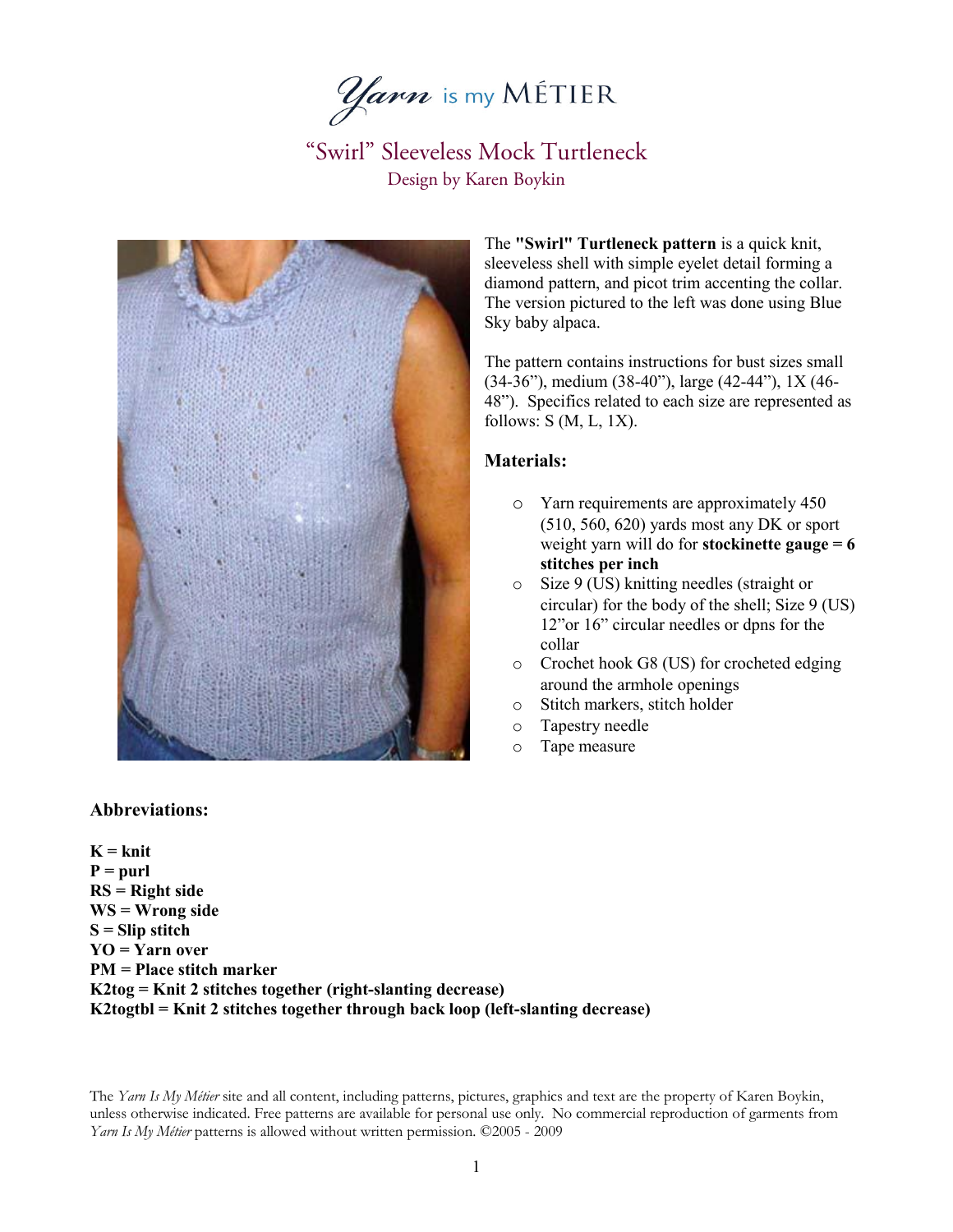

## **Eyelet pattern:**



### **Row 1**

K12, YO, K2tog, [K10, YO, K2tog] 5 (6, 7, 9) times. Knit remainder of row.

**Rows 2 (and all WS rows)** K1, purl until last stitch, then K1.

## **Rows 3 – 6**

Knit stockinette stitch, knitting odd rows, purling even rows, but maintaining the K1 selvedge at the beginning and end of each purl row.

### **Row 7**

K6, [YO, K2togtbl, K10] 6 (7, 8, 9) times.

**Row 8**, same as Row 2

**Rows 9-12**, same as Rows 3-6.

## **Chart symbols**

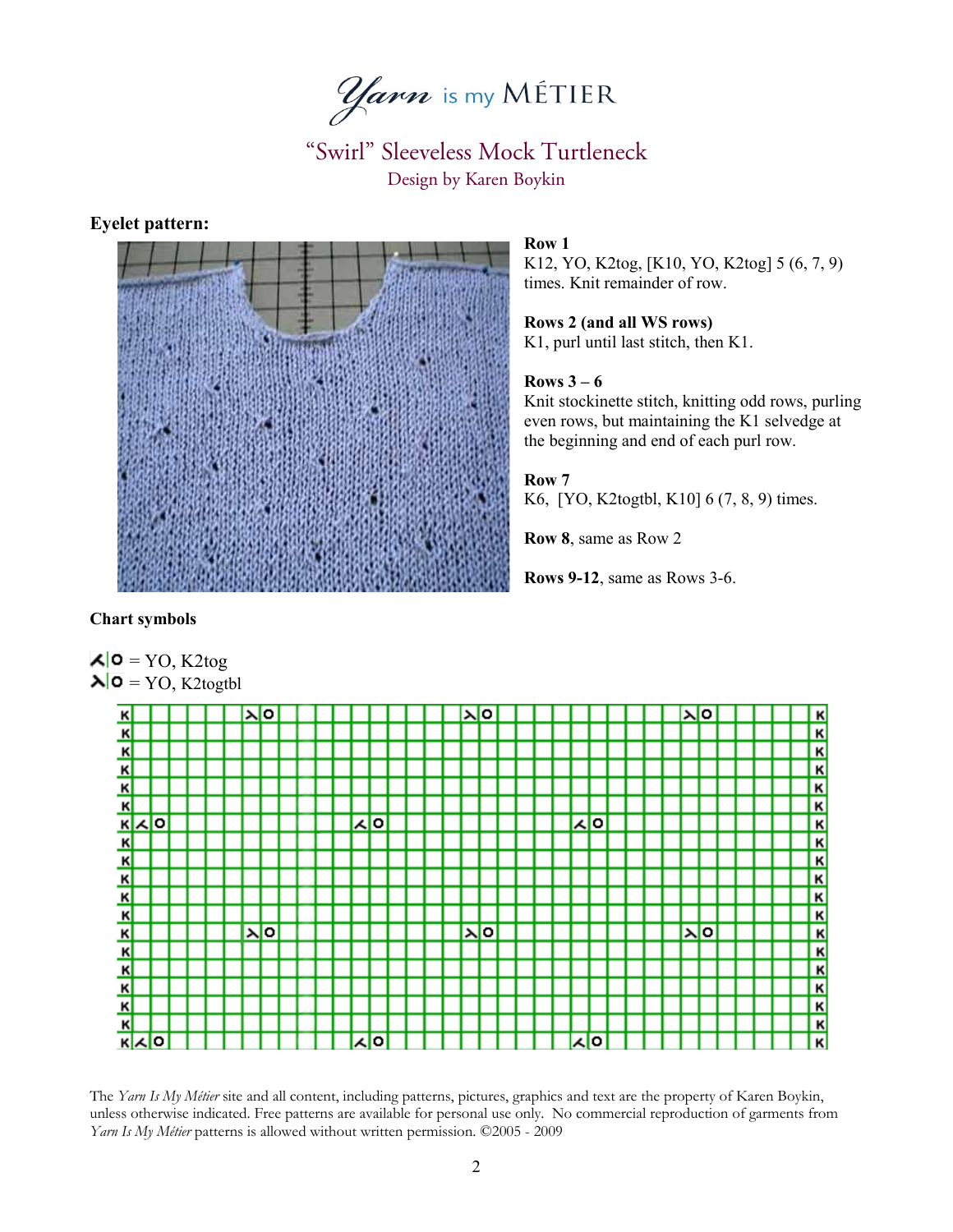*Yarn* is my MÉTIER

Front



#### **Front:**

Cast on 68 (80, 92, 104) stitches, leaving a long tail for seaming during the "Finishing" step.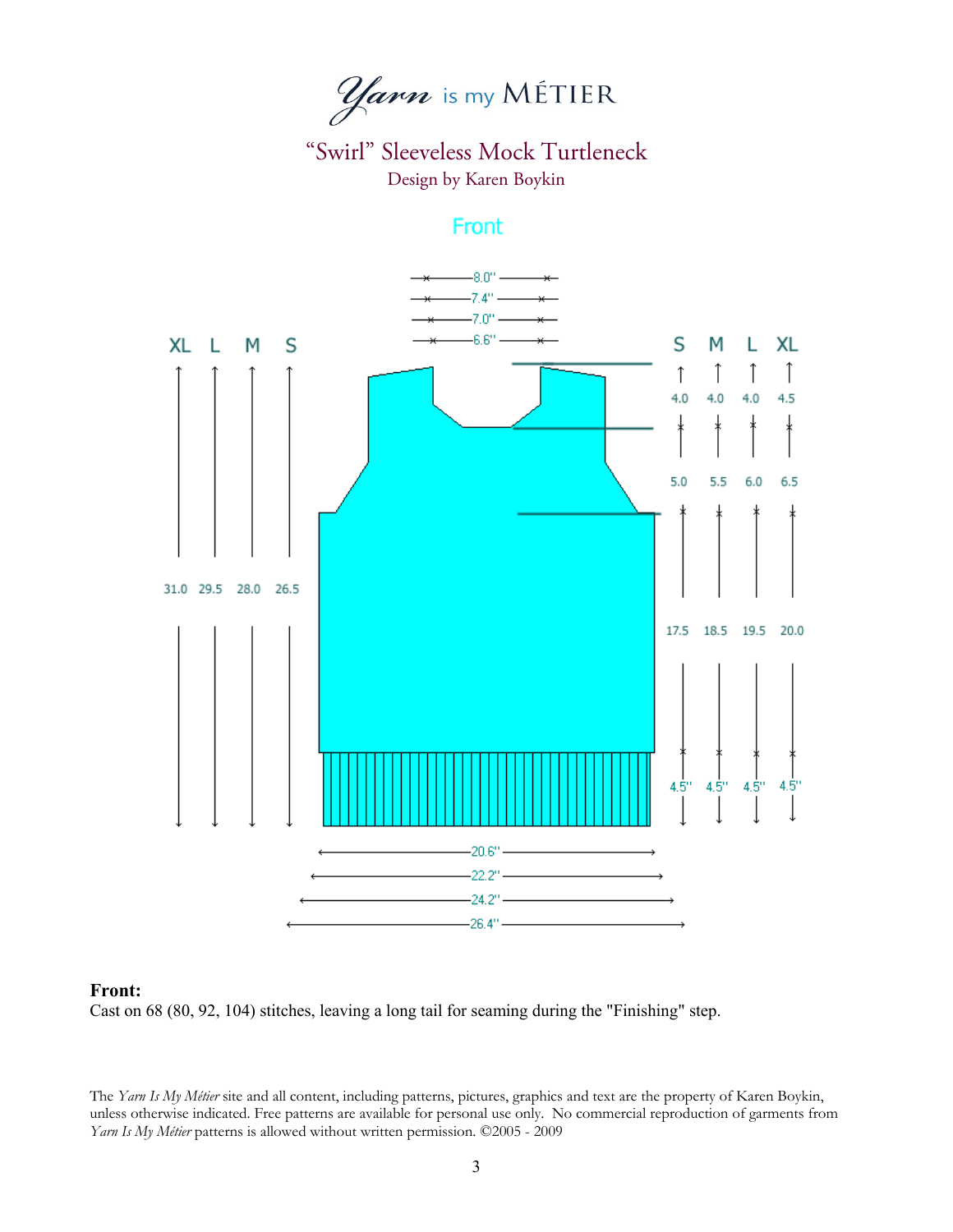

### **Rows 1 and 2**

K1, \*K3, P3\* rib, repeating \* to \* until end of row, then K1.

Continue in established K3, P3 pattern until bottom ribbing measures 4.5 inches, and ending on WS row.

Turn work to begin the **Eyelet Pattern**, which is a multiple of 6 stitches plus one selvedge stitch. Continue in eyelet pattern until front piece measures 17.5 (18.5, 19.5, 20) inches from bottom edge, ending on WS row.

#### Shape armholes

**Note:** This section requires decreases, which will mean you may lose some of the eyelet repeats near the edges in the armhole bind-off process. You should, however, maintain the pattern where possible until the next step of shaping the front neck.

### **Row 1**

K2tog twice, then knit row (including any eyelet pattern) until four stitches remain. K2togtbl twice.

#### **Row 2**

K1, P until last stitch, K1.

### **Row 3**

Decrease one stitch at each edge row using K2tog / K2togtbl at the beginning / end of every other row 2 (2, 3, 3) more times.

Work remainder of front in eyelet pattern until piece measures 22.5 (24, 25.5, 26.5) inches, ending on WS row.

### Shape neck

K 27 (32, 38, 42) stitches, bind off 6 (8, 8, 10) stitches, and then transfer the first set of stitches prior to the bind off to a stitch holder. These will become the stitches that form the left front.

### **Right front**

Purl WS row stitches.

On RS row, K2togtbl first two stitches at neck edge then continue in eyelet pattern for remaining stitches in row.

Repeat right side bind off 2 (2, 3, 3) more times. End eyelet pattern, if desired, and knit St stitch until center neck to shoulder measures 4 (4, 4, 4.5) inches.

Bind off remaining stitches, leaving long tail for seaming shoulder.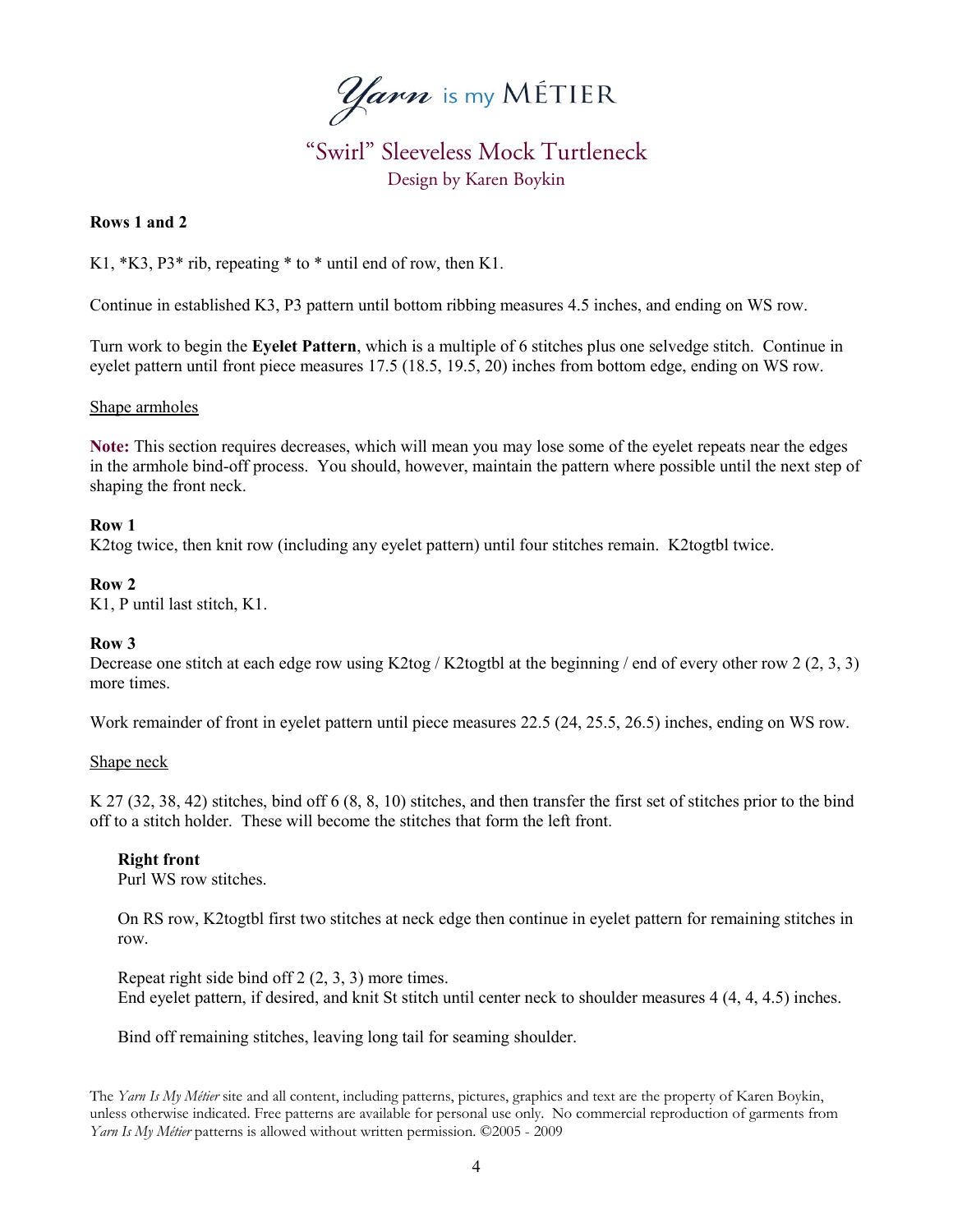*Yarn* is my MÉTIER

Piece should measure 26.5 (28, 29.5, 31) inches from bottom to shoulder bind off.

### **Left front**

Return stitches from stitch holder to needles and attach ball of yarn at neck edge on WS of work.

Purl WS row stitches.

On RS row, continue in eyelet pattern until 2 stitches remain at neck edge, then K2tog.

Repeat right side bind off 2 (2, 3, 3) more times.

End eyelet pattern, if desired, and knit St stitch until center neck to shoulder measures 4 (4, 4, 4.5) inches.

Bind off remaining stitches, leaving long tail for seaming shoulder. Piece should measure 26.5 (28, 29.5, 31) inches from bottom to shoulder bind off.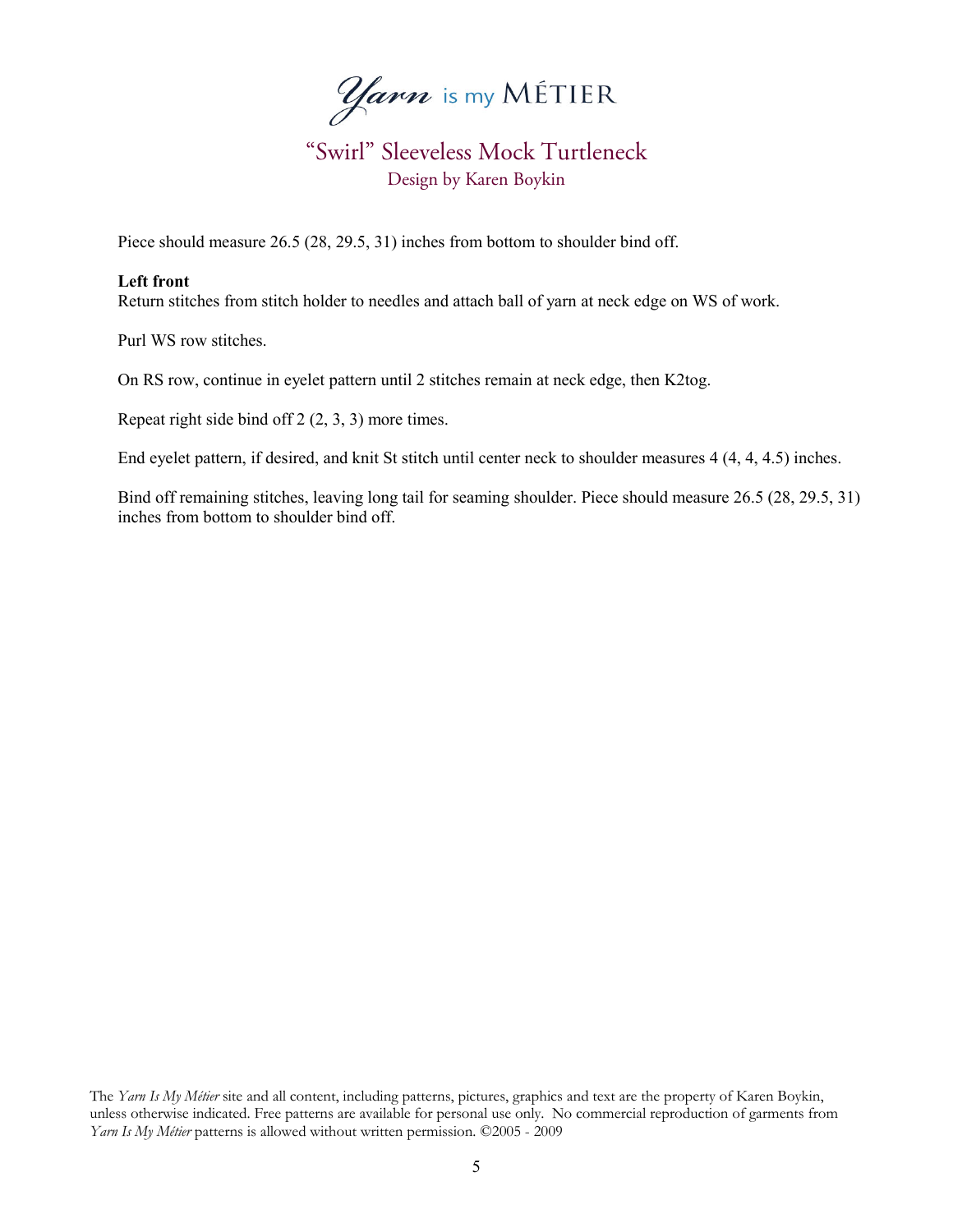*Yarn* is my MÉTIER

## **Back**



## **Back:**

**Note:** The back of the sweater is done using stockinette stitch and K3, P3 ribbing only.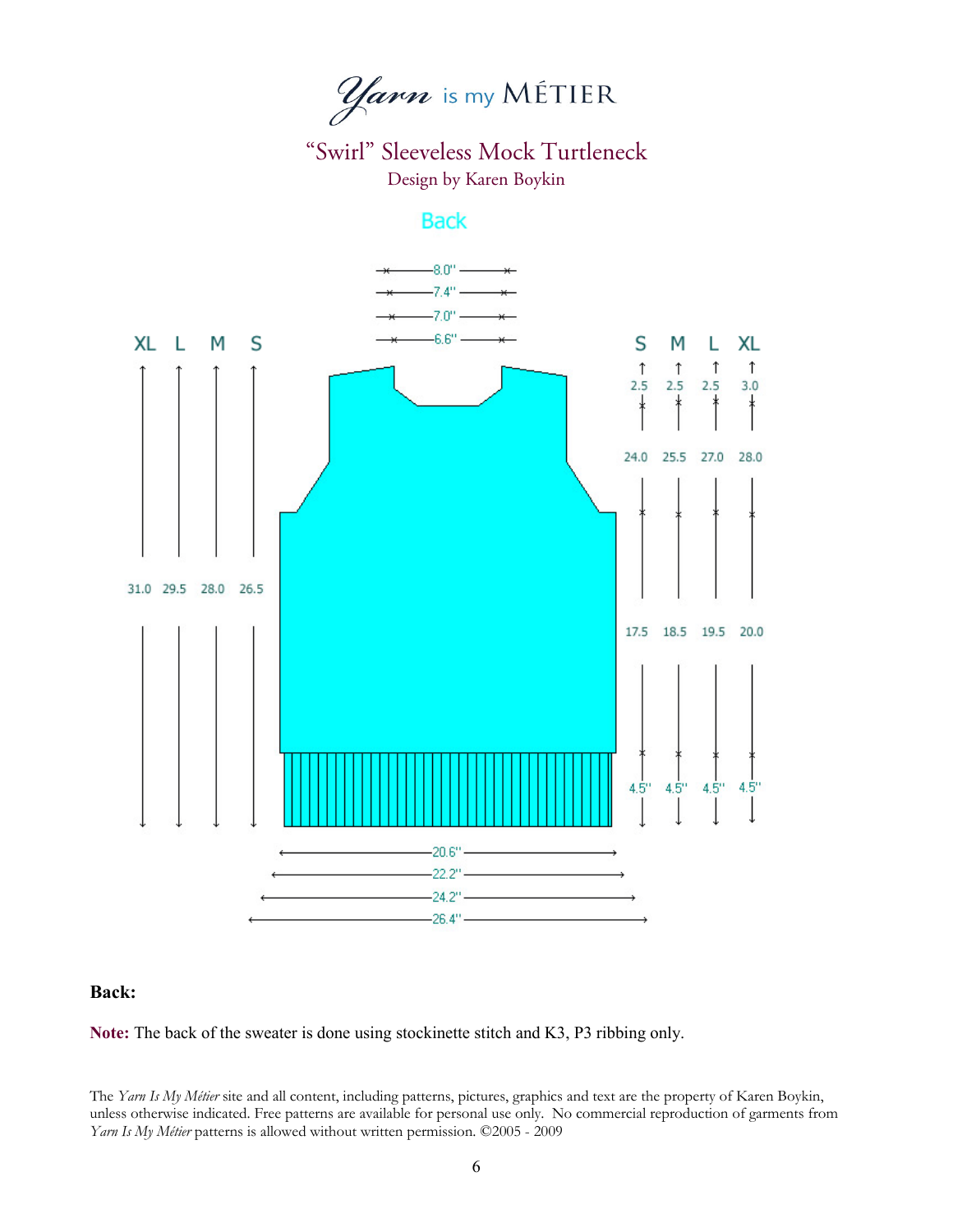*Yarn* is my MÉTIER

Cast on 68 (80, 92, 104) stitches, leaving a long tail for seaming during the "Finishing" step.

### **Rows 1 and 2**

K1, \*K3, P3\* rib, repeating \* to \* until end of row, then K1.

Continue in established K3, P3 pattern until bottom ribbing measures 4.5 inches, ending on WS row.

Knit St stitch until piece measures 17.5 (18.5, 19.5, 20) inches.

Shape back armholes

### **Row 1**

K2tog twice, then knit row until four stitches remain. K2togtbl twice.

### **Row 2**

K1, P until last stitch, K1.

#### **Row 3**

Decrease one stitch at each edge row using K2tog / K2togtbl at the beginning and end of every other row 2 (2, 3, 3) more times.

Work remainder in St stitch until piece measures 24 (25.5, 27, 28) inches, ending on WS row.

### Shape back neck

K 27 (32, 38, 42) stitches, bind off 6 (8, 8, 10) stitches, and then transfer the first set of stitches prior to the bind off to a stitch holder. These will become the stitches that form the right back.

### **Left back**

K2togtbl at neck edge, then K remainder of row.

#### Purl WS row.

Repeat back left bind off every other row at neck edge, knitting St stitch until center neck to shoulder measures 2.5 (2.5, 2.5, 3) inches.

Bind off remaining left side stitches. Piece should measure 26.5 (28, 29.5, 31) inches from bottom edge.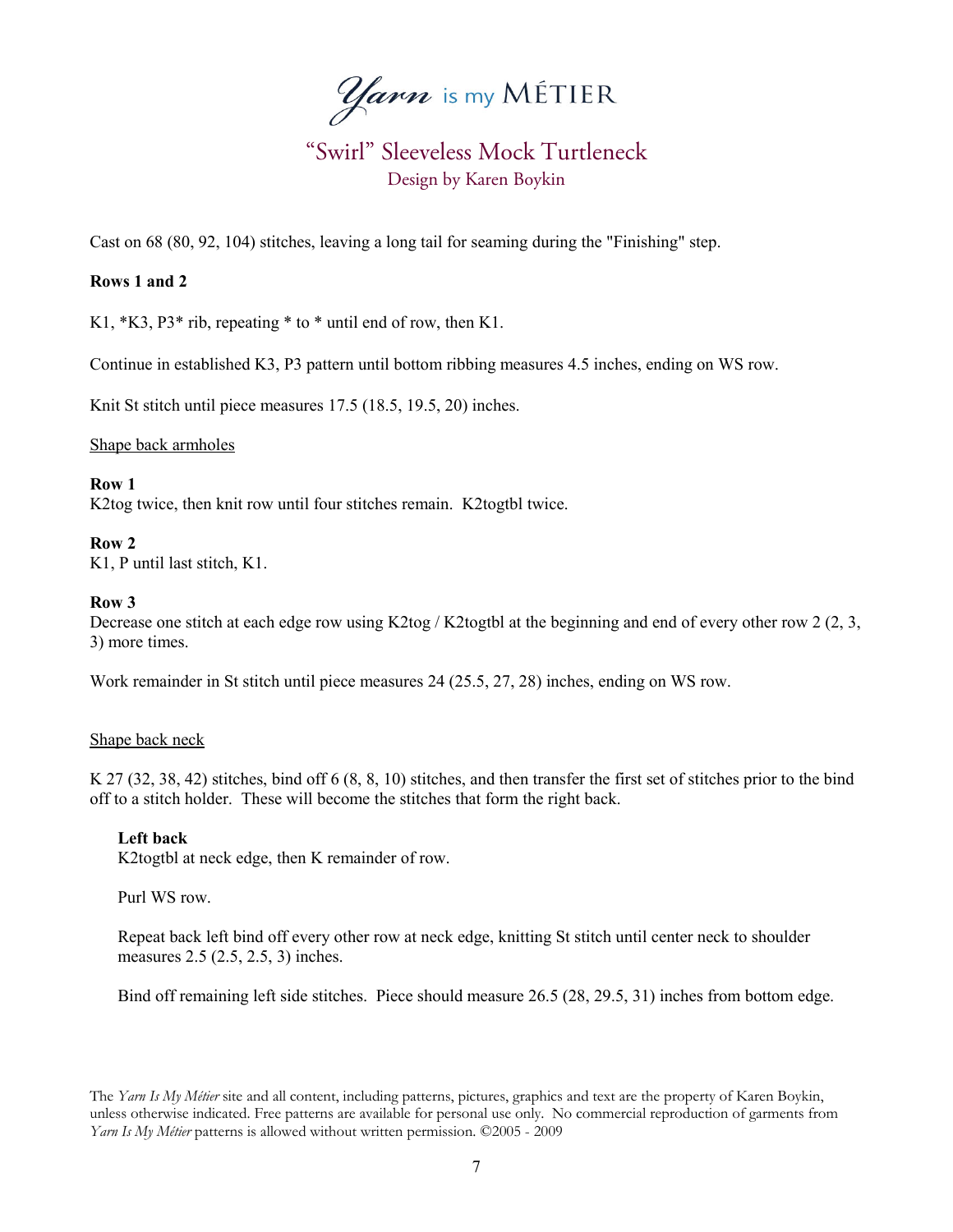*Yarn* is my MÉTIER

### **Right back**

Return stitches from holder to needle and attach yarn on RS at armhole edge.

K row until 2 stitches remain, then K2tog at neck edge.

Purl WS row.

Repeat back right back bind off every other row at neck edge, knitting St stitch until center neck to shoulder measures 2.5 (2.5, 2.5, 3) inches.

Bind off remaining right side stitches. Piece should measure 26.5 (28, 29.5, 31) inches from bottom edge.

## **Finishing:**



### **Seaming**

Lightly steam block front and back, then sew shoulder and side seams together.

#### Sleeve Edging

Attach yarn, and using the crochet hook, create a single crochet stitch edge around both the armholes and the neck for a finished-looking edge.

### Turtleneck

Using the  $12 - 16$ " circular or dpns, pick up 53 (57, 61, 65) stitches around the neck edge. PM at the beginning of the round, usually at one of the shoulder seams.

Working in the round, **K3, P3** for 5 rounds.

Now, decrease neck circumference slightly. At the first "K3" of rounds 6, 7 and 8, K2tog, then continue the remainder of the round in the established pattern.

At start of round 9 (the last round), begin picot trim.

**Note:** The odd number of stitches should result in a one-stitch shift of the ribbing on subsequent rows. The ribbing if more textural than functional and should not look like traditional ribbing, but should instead have the look of a swirling motion (see above).

The *Yarn Is My Métier* site and all content, including patterns, pictures, graphics and text are the property of Karen Boykin, unless otherwise indicated. Free patterns are available for personal use only. No commercial reproduction of garments from *Yarn Is My Métier* patterns is allowed without written permission. ©2005 - 2009